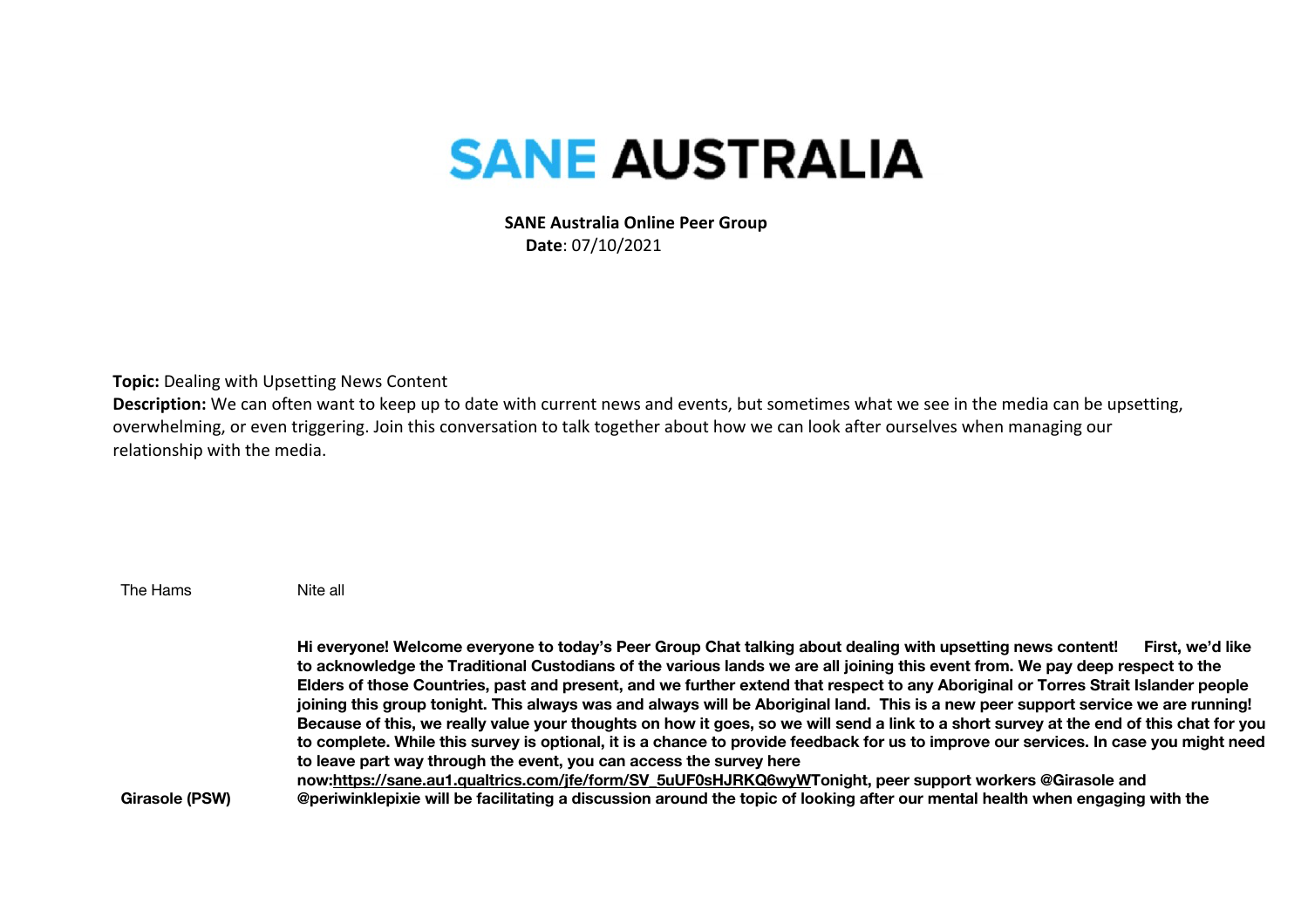|                                  | media. Whether you have lived experience of complex mental health issues, you care for someone who does, or both- anyone can<br>benefit fromthinking about how we look after ourselves when we come across upsetting news. We'll be moving through a number<br>of discussion questions tonight, and it's entirely up to you how much or how little you are comfortable with sharing. Some of the<br>conversation could be heavy in nature as we may talk about our mental health struggles. @Otter, who moderates on the SANE<br>Forums, is working behind the scenes to ensure our safety. If you're having any technical difficulties, please see our FAQ<br>(https://www.sane.org/peer-support/peer-group-chat/chat-fags#what-if-i-am-having-a-tough-time-and-need-immediate-<br>support). If you can't find an answer to your question there, please message @Otter directly. We're looking forward to creating a<br>space where we can reflect and learn together and expand our ideas ofhow we can look after ourselves, managing media<br>consumption! Lastly, just so you're aware, the transcript of this group will be made available for download afterwards on SANE's<br>Peer Support website.<br>Hi there! |
|----------------------------------|-------------------------------------------------------------------------------------------------------------------------------------------------------------------------------------------------------------------------------------------------------------------------------------------------------------------------------------------------------------------------------------------------------------------------------------------------------------------------------------------------------------------------------------------------------------------------------------------------------------------------------------------------------------------------------------------------------------------------------------------------------------------------------------------------------------------------------------------------------------------------------------------------------------------------------------------------------------------------------------------------------------------------------------------------------------------------------------------------------------------------------------------------------------------------------------------------------------------------|
|                                  | Welcome @s                                                                                                                                                                                                                                                                                                                                                                                                                                                                                                                                                                                                                                                                                                                                                                                                                                                                                                                                                                                                                                                                                                                                                                                                              |
| periwinklepixie (PSW)            | and @water:)                                                                                                                                                                                                                                                                                                                                                                                                                                                                                                                                                                                                                                                                                                                                                                                                                                                                                                                                                                                                                                                                                                                                                                                                            |
| <b>Otter (Moderator)</b>         | Hi everyone!<br>Nice to have<br>you here                                                                                                                                                                                                                                                                                                                                                                                                                                                                                                                                                                                                                                                                                                                                                                                                                                                                                                                                                                                                                                                                                                                                                                                |
| <b>Girasole (PSW)</b>            | We'll be starting the discussion shortly,<br>and will just allow a bit more time for<br>people to log on and<br>join $\bullet$ In the meantime, feel free to<br>introduce yourselves if you like :)                                                                                                                                                                                                                                                                                                                                                                                                                                                                                                                                                                                                                                                                                                                                                                                                                                                                                                                                                                                                                     |
| <b>Girasole (Peer</b><br>Worker) | As we might be talking about our personal experiences of triggering content in the news, we'd like to share a reminder of our Safety<br>Guideline so that the conversation can remain as safe and supportive for everyone as possible: "As language can be triggering or elicit<br>a trauma response, out of respect for people with a lived experience, please do not publish content that contains graphic or specific<br>details, or any descriptive account, of: - your or anyone else's medication or dosages eating disorder behaviours recommending diets,<br>descriptive weight loss/gain strategies or any numbers relating to weight, BMI, clothing size, calories or exercise) - self-harm methods<br>methods - sexual or physical abuse or any other<br>content that others may find distressing or harmful in any way Thank you!                                                                                                                                                                                                                                                                                                                                                                           |
| <b>Girasole (Peer</b><br>Worker) | Ok, let's start the conversation for<br>tonight! What are your experiences with<br>consuming media? Have you ever found<br>yourself to be affected by big emotions or<br>triggered by what you are exposed to?                                                                                                                                                                                                                                                                                                                                                                                                                                                                                                                                                                                                                                                                                                                                                                                                                                                                                                                                                                                                          |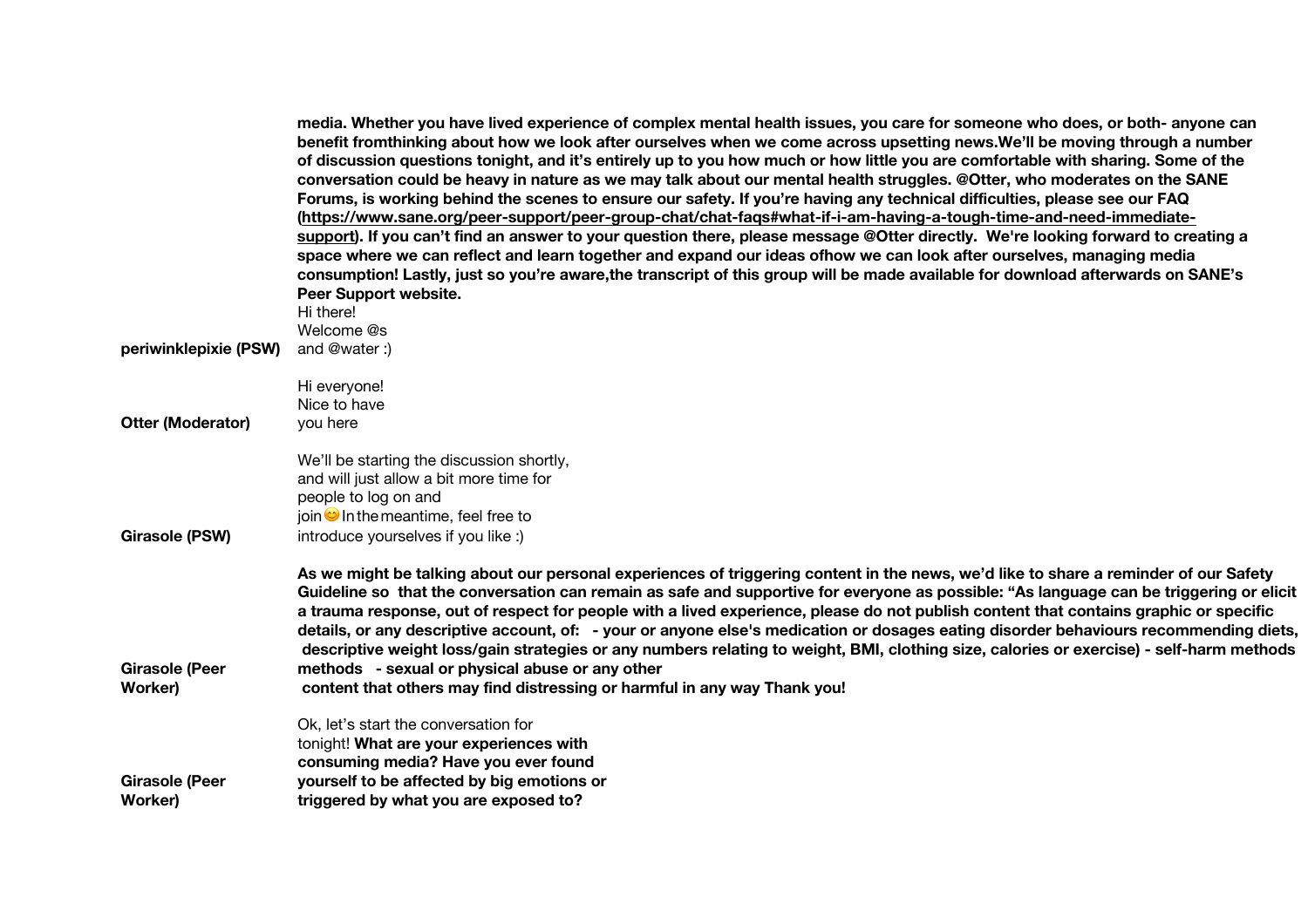| periwinklepixie (PSW)    | i can get us rolling! The media can often bring up big feelings for me. Particularly when a topic that is<br>personally relevant to me is popping up everywhere. I find it especially difficult when leaders and media people<br>give their opinions on topics that affect me and people I care about and I think "is this how the world sees<br>me?" I also find graphic images in the News and social media difficult to deal with, especially when shown on<br>repeat. It's just hard to be reminded all the time of all the pain and suffering in the world.                                                                                                                                                                                                                                            |
|--------------------------|-------------------------------------------------------------------------------------------------------------------------------------------------------------------------------------------------------------------------------------------------------------------------------------------------------------------------------------------------------------------------------------------------------------------------------------------------------------------------------------------------------------------------------------------------------------------------------------------------------------------------------------------------------------------------------------------------------------------------------------------------------------------------------------------------------------|
| The Hams                 | Hi                                                                                                                                                                                                                                                                                                                                                                                                                                                                                                                                                                                                                                                                                                                                                                                                          |
| periwinklepixie (PSW)    | Hi The Hams!<br>Welcome! :)<br>For me, over the last year or so I've been tuning into a lot of covid-<br>related news because I'm based in a city where there's been a lot of<br>outbreaks. It's easy for that to get overwhelming. Sometimes I also                                                                                                                                                                                                                                                                                                                                                                                                                                                                                                                                                        |
| <b>Girasole (PSW)</b>    | look at what's happening in the news generally and can come across<br>some upsetting things (like DV, SA) which can really affect my mood                                                                                                                                                                                                                                                                                                                                                                                                                                                                                                                                                                                                                                                                   |
| periwinklepixie<br>(PSW) | I know this<br>conversation can<br>bring up big feeling<br>so it's okay that we<br>are all a bit quiet.<br>haha<br>It's a<br>big<br>topic<br>that's<br>for                                                                                                                                                                                                                                                                                                                                                                                                                                                                                                                                                                                                                                                  |
| periwinklepixie<br>(PSW) | sure.<br>:)                                                                                                                                                                                                                                                                                                                                                                                                                                                                                                                                                                                                                                                                                                                                                                                                 |
| The Hams                 | A couple of things I notice with regard to news are the following: - Mental health is a buzz term now. It's good that awareness is raised and that<br>it's OK to not be ok. But I think sometimes it gets lost in the array of causes we are called to be aware of. There are so many causes these days.<br>Sometimes it's just exhausting keeping up with it all - mental health is always referred to with regard to crime. Particularly severe mental<br>health. - I used to see this a lot inmy old job in the courts. Many people would apply for the mental health act but they probably were not<br>diagnosed - this would then be reported in media. - covid has effected us all with mental health as well as the disease itself. But some of this is<br>caused by hyper sensationalised coverage. |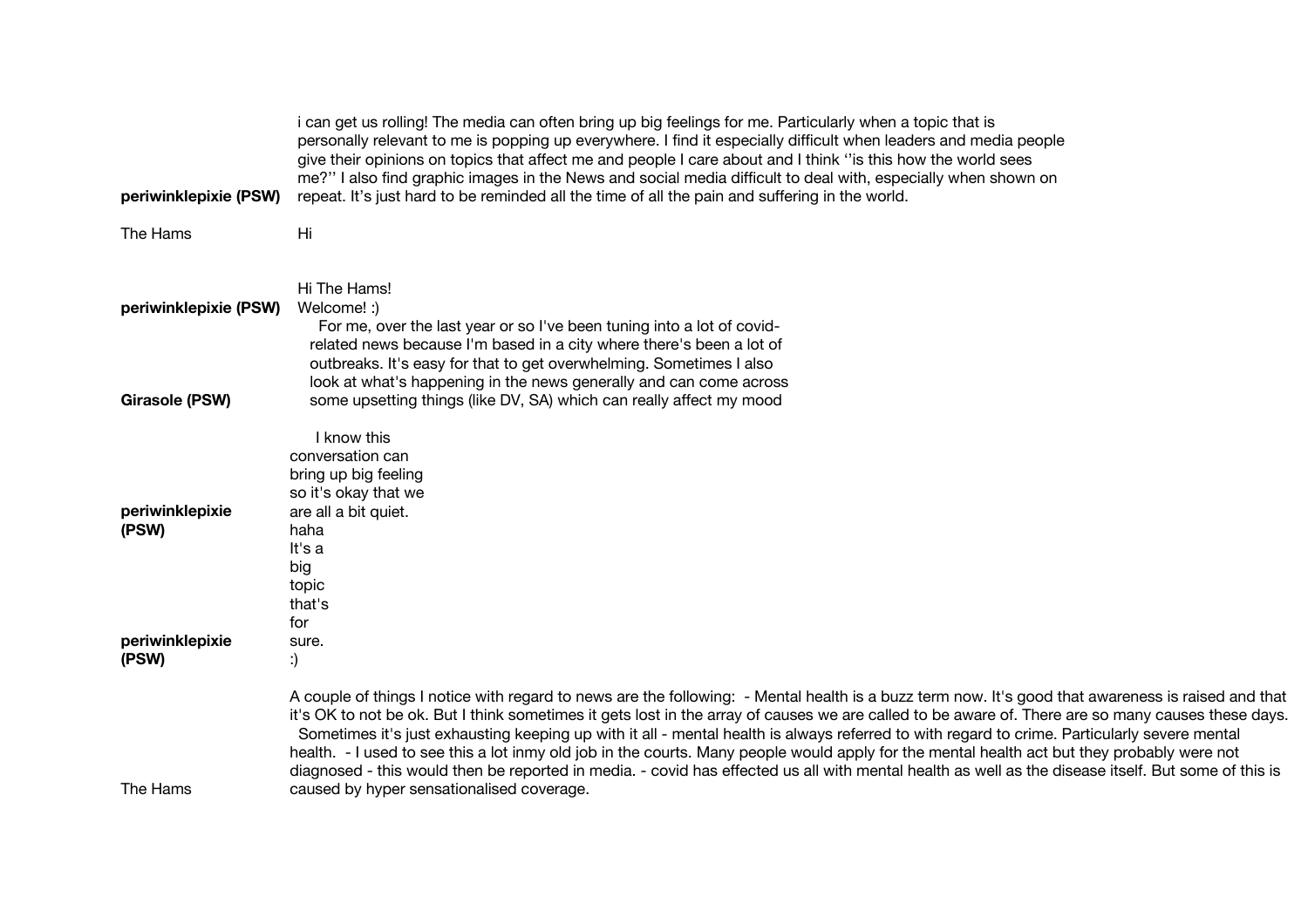|                          | I tuned out of the media coverage<br>on case numbers mid lockdown as<br>there was no sign of things                                                                                                                                                                                                                                                                                                                                                 |
|--------------------------|-----------------------------------------------------------------------------------------------------------------------------------------------------------------------------------------------------------------------------------------------------------------------------------------------------------------------------------------------------------------------------------------------------------------------------------------------------|
|                          | changing. The constant barrage of                                                                                                                                                                                                                                                                                                                                                                                                                   |
| The Hams                 | it made me exhausted. I tuned out                                                                                                                                                                                                                                                                                                                                                                                                                   |
| periwinklepixie<br>(PSW) | I agree @The Hams I find the association between<br>mental health and the media so frustrating. And I<br>definitley tuned out Covid news myself too.But<br>early on I found myself consumed by it and unable<br>to look away and it really took a toll.<br>It's been touched on here just now, but<br>what are some strategies we can use to engage<br>with the media in a way that feels better<br>for us? This could be the changing the types of |
| <b>Girasole (PSW)</b>    | things we engage with, limiting our media intake<br>altogether, etc                                                                                                                                                                                                                                                                                                                                                                                 |
| periwinklepixie<br>(PSW) | Great question! I try to be aware of what media I consume. I try to<br>view media that is a bit more balanced in its portrayals and a little<br>more mindful about how they share about difficult topics. On social<br>media, I tend to follow accounts that do challenge my views and<br>perspectives but without being too confronting.                                                                                                           |
| periwinklepixie          | There have definitely been<br>some times where I have<br>taken a break from the<br>media and social media<br>though. What are some                                                                                                                                                                                                                                                                                                                  |
| (PSW)                    | things you all try?                                                                                                                                                                                                                                                                                                                                                                                                                                 |
| periwinklepixie          | hey @frog                                                                                                                                                                                                                                                                                                                                                                                                                                           |
| (PSW)                    | Welcome!                                                                                                                                                                                                                                                                                                                                                                                                                                            |
| frog                     | Hello<br>everyone.<br>Better late<br>than never!                                                                                                                                                                                                                                                                                                                                                                                                    |
|                          |                                                                                                                                                                                                                                                                                                                                                                                                                                                     |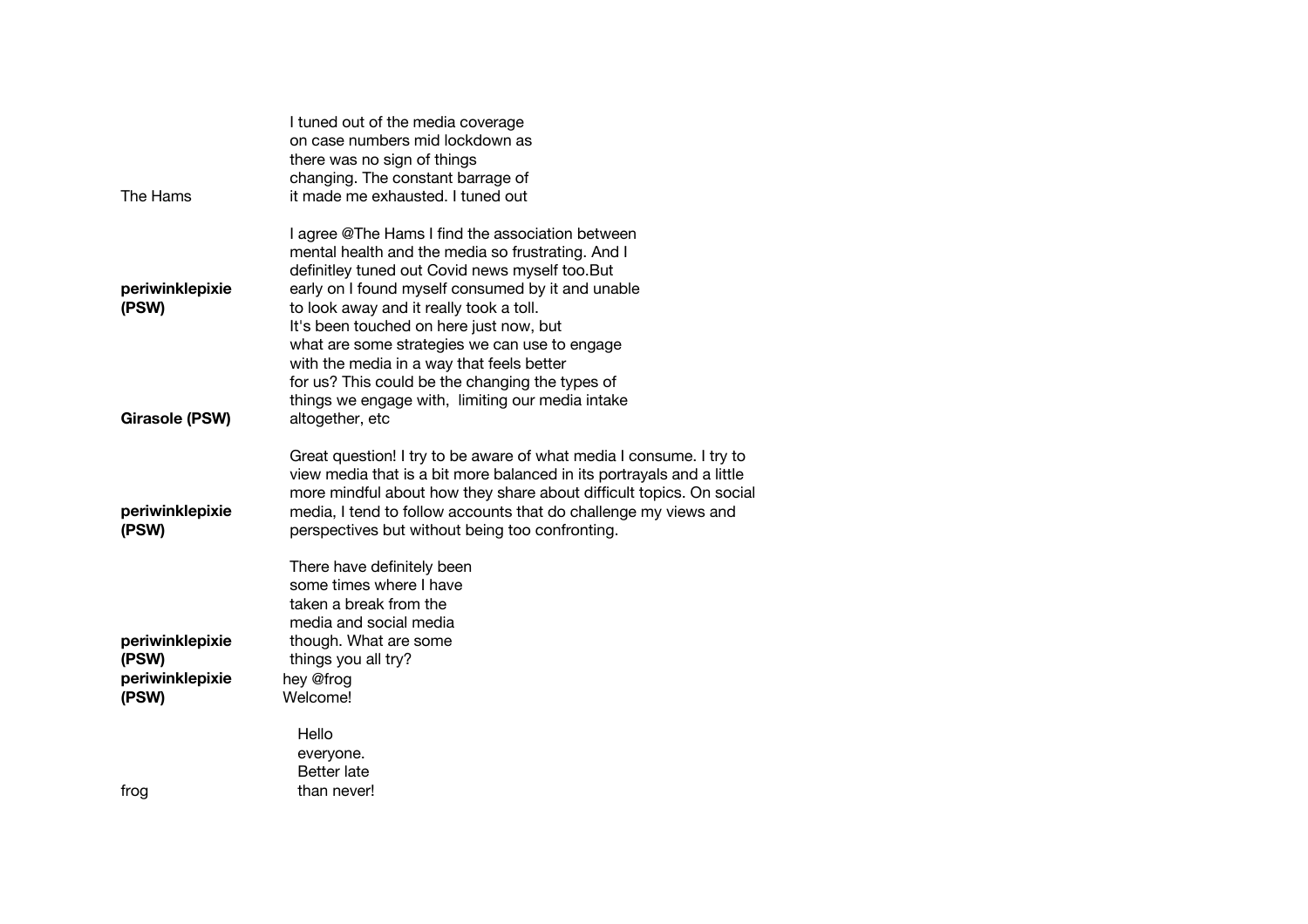|                       | We were just chatting about some<br>ways we cope with difficult media, like                                                                                                                                                                                                                                                                                                                                                                                                                                                                                                                                                                                                                                                                  |
|-----------------------|----------------------------------------------------------------------------------------------------------------------------------------------------------------------------------------------------------------------------------------------------------------------------------------------------------------------------------------------------------------------------------------------------------------------------------------------------------------------------------------------------------------------------------------------------------------------------------------------------------------------------------------------------------------------------------------------------------------------------------------------|
|                       | choosing what news we follow and<br>limiting intake. Is there anything you'd                                                                                                                                                                                                                                                                                                                                                                                                                                                                                                                                                                                                                                                                 |
| periwinklepixie (PSW) | like to add?                                                                                                                                                                                                                                                                                                                                                                                                                                                                                                                                                                                                                                                                                                                                 |
|                       | I've found it really helpful to limit news when things are overwhelming -<br>like when in a covid lockdown and I just need to focus on my own                                                                                                                                                                                                                                                                                                                                                                                                                                                                                                                                                                                                |
|                       | wellbeing and survival - I've realised I don't actually need to know the                                                                                                                                                                                                                                                                                                                                                                                                                                                                                                                                                                                                                                                                     |
| <b>Girasole (PSW)</b> | details of things in the news that don't affect my life, and that allows more<br>space to just focus on getting through                                                                                                                                                                                                                                                                                                                                                                                                                                                                                                                                                                                                                      |
|                       | Our next question is a Community Question submitted to the group. This person<br>asks: "How to set healthy boundaries with others when upsetting news content                                                                                                                                                                                                                                                                                                                                                                                                                                                                                                                                                                                |
|                       | appears? Especially with the daily news stories about how many covid cases are                                                                                                                                                                                                                                                                                                                                                                                                                                                                                                                                                                                                                                                               |
| Girasole (PSW)        | there on a specific day? 'Are there any boundaries you have set with loved ones<br>about talking about what they see in the media to you? How did this go?                                                                                                                                                                                                                                                                                                                                                                                                                                                                                                                                                                                   |
|                       | I listen to long form podcasts<br>and also debates. YouTube js                                                                                                                                                                                                                                                                                                                                                                                                                                                                                                                                                                                                                                                                               |
|                       | great for that. More time to                                                                                                                                                                                                                                                                                                                                                                                                                                                                                                                                                                                                                                                                                                                 |
| The Hams              | explore complex topics.                                                                                                                                                                                                                                                                                                                                                                                                                                                                                                                                                                                                                                                                                                                      |
|                       | A couple of times I have had to set some pretty clear boundaries with people in my life about talking about certain media topics I don't want<br>to hear about. For example, there was lots of media coverage about George Pell's trial I had to ask everyone in their life not to even mention<br>it to them. Someone I used to work with once said 'clearness is kindness' and I really think that applies to setting boundaries. So I tell<br>everyone in my life, "I know this is a real hot topic right now, but I don't want to chat about it when we catch up, please". I have done this<br>with knowing Covid case numbers too. I told my partner 'I just need to know what rules to follow so please fill me in on that but when it |
| periwinklepixie (PSW) | comes to case numbers and all the projections, I don't want to hear it'. This has definitely helped to preserve my own mental health.<br>Sorry for the                                                                                                                                                                                                                                                                                                                                                                                                                                                                                                                                                                                       |
| periwinklepixie (PSW) | long message<br>lol.                                                                                                                                                                                                                                                                                                                                                                                                                                                                                                                                                                                                                                                                                                                         |
|                       | I agree @The Hams I much                                                                                                                                                                                                                                                                                                                                                                                                                                                                                                                                                                                                                                                                                                                     |
|                       | prefer a podcast that allows me<br>to explore a topic properly rather                                                                                                                                                                                                                                                                                                                                                                                                                                                                                                                                                                                                                                                                        |
| periwinklepixie (PSW) | than just get a headline.                                                                                                                                                                                                                                                                                                                                                                                                                                                                                                                                                                                                                                                                                                                    |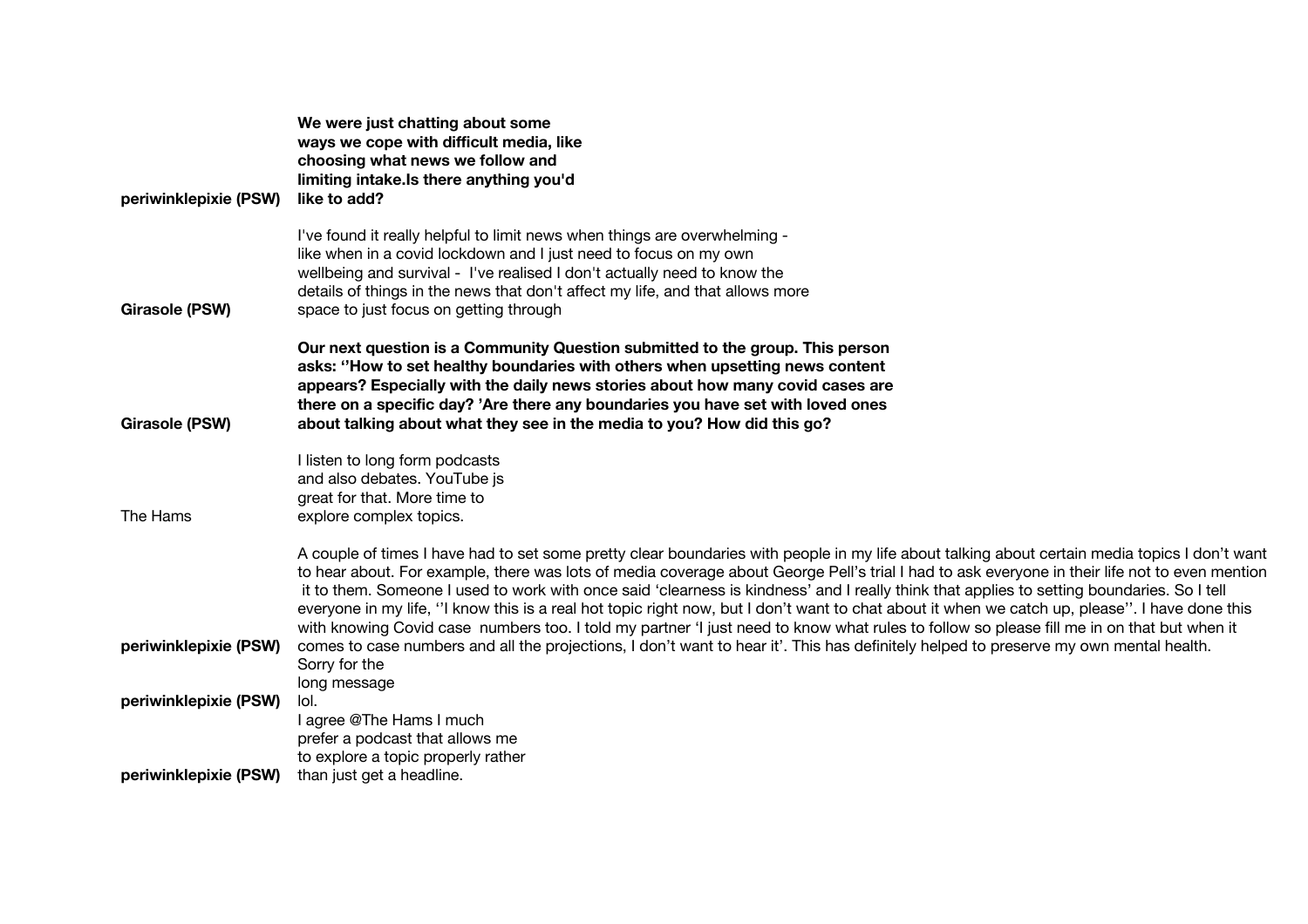|                          | My cousin said the same<br>thing in a family zoom. Lol.                                                                                                                                                                                                                                                                                                                                                                                                                             |
|--------------------------|-------------------------------------------------------------------------------------------------------------------------------------------------------------------------------------------------------------------------------------------------------------------------------------------------------------------------------------------------------------------------------------------------------------------------------------------------------------------------------------|
| The Hams                 | Can we talk about something<br>other than covid                                                                                                                                                                                                                                                                                                                                                                                                                                     |
| <b>Otter (Moderator)</b> | It can help just to change the topic at times, in my<br>experience Covid has been such an all-consuming story<br>for so long sometimes people are needing to talk about<br>more pleasant topics or needing a distraction more than<br>they initially realize!                                                                                                                                                                                                                       |
| frog                     | I found this really difficult during the Black Summer fires. My partner lives in an area directly<br>affected and I got out just in time. When I got home, with extended family there, the tv was on all<br>the time. One thing I do to manage my news intake/emotions is to avoid the visual - so I stick<br>with text/radio. I had to ask them to leave it off. They looked at each other sideways, and me as if<br>there was something wrong with me, but it was the right call. |
| periwinklepixie (PSW)    | That's such a smart idea<br>about avoiding visuals @frog!<br>I'd not thought of being that<br>clear about it before.                                                                                                                                                                                                                                                                                                                                                                |
| The Hams                 | Yeah visual news is<br>hard to consume. Its<br>entertainment and not<br>information now                                                                                                                                                                                                                                                                                                                                                                                             |
| <b>Girasole (PSW)</b>    | Another question for us to consider tonight: When talking about<br>potentially upsetting topics, some media outlets, social media<br>accounts, and individuals use content<br>notes/warnings or trigger warnings. Do you find these to<br>be helpful? What makes a good or bad/less helpful content<br>warning for you?                                                                                                                                                             |
| frog                     | I appreciate the warnings - I feel like I can<br>make a more informed choice about                                                                                                                                                                                                                                                                                                                                                                                                  |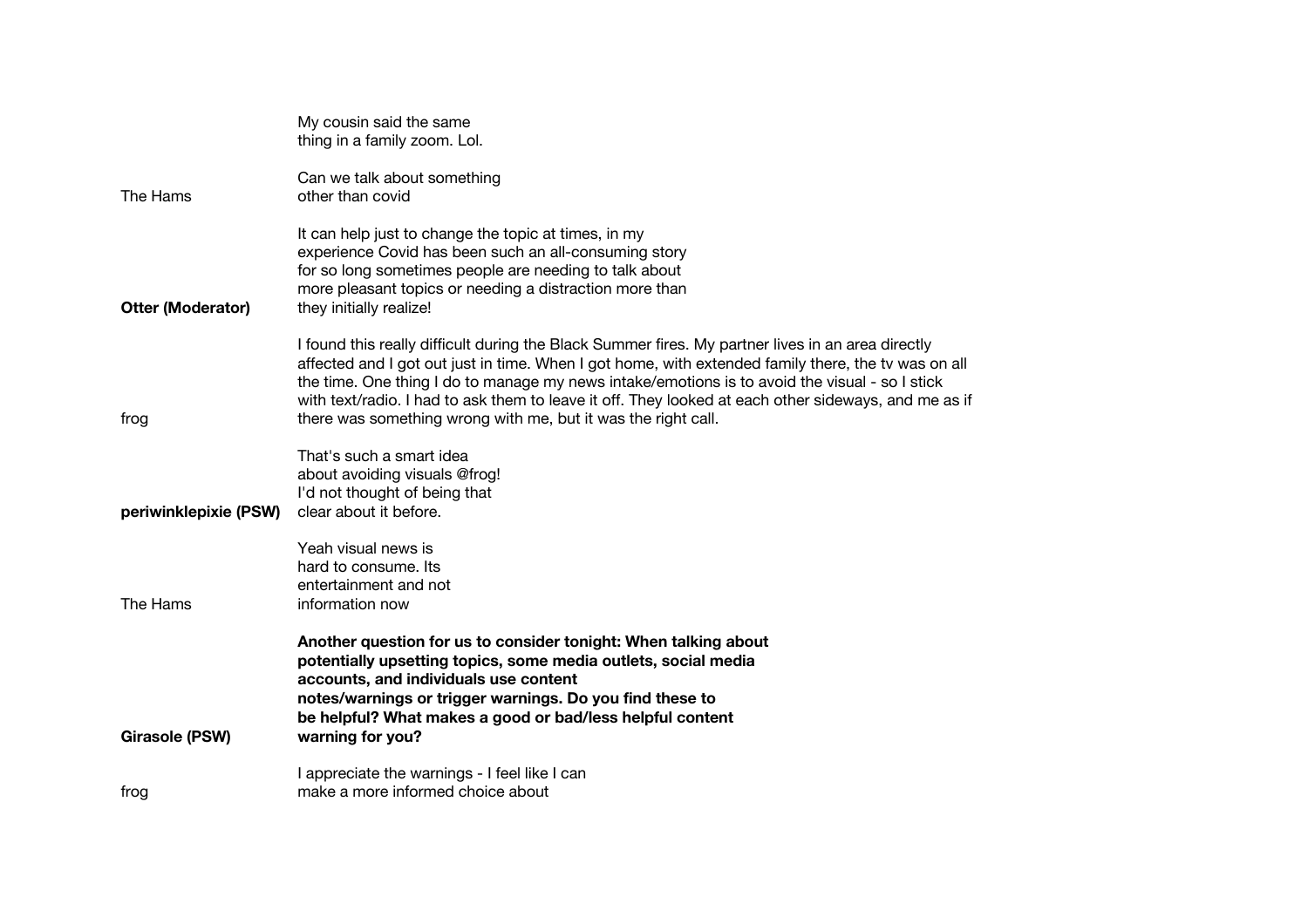|                                                | particular content. I hope it will get a bit<br>more consistent/refined over time, but I think<br>the trend is positive.                                                                                                                                                                                                                                                                                                                                                                                                                                              |
|------------------------------------------------|-----------------------------------------------------------------------------------------------------------------------------------------------------------------------------------------------------------------------------------------------------------------------------------------------------------------------------------------------------------------------------------------------------------------------------------------------------------------------------------------------------------------------------------------------------------------------|
| periwinklepixie (PSW)<br>periwinklepixie (PSW) | Great point @frog It's so good to see them being used! I think<br>content notes need to be specific to work well. So instead of saying<br>"this may be upsetting to some viewers" which doesn't really<br>doesn't help much, tell me what themes you will cover, for how long,<br>how intensely and in what detail.<br>I'm curious, has anyone<br>ever made a choice not to<br>look at something due to a<br>content note?                                                                                                                                            |
| Otter (Moderator)                              | Yep - has certainly<br>allowed me to flick<br>channels at times<br>when needed                                                                                                                                                                                                                                                                                                                                                                                                                                                                                        |
| The Hams                                       | Personally I haven't. I remember at uni the topic of suicide<br>came up in a philosophy lecture. My thoughts on this were<br>that it would probably be nice, but for a topic like philosophy<br>they usually say anything can be spoken about. I think at times<br>it depends on context.                                                                                                                                                                                                                                                                             |
| <b>Girasole (PSW)</b>                          | I find they can be helpful and important both for myself and for others. To me a less helpful<br>content warning is one which is not specific - it might just say "trigger warning!" - But this<br>doesn't tell us about what exact trigger/topic a reader could expect. A good content warning<br>for me is specific - it says exactly what someone should expect (and therefore may want to<br>avoid) - e.g. CSA, DV, coercive control, grief/loss, colonisation.<br>Interesting point @The Hams! I definitley<br>experienced similar things at University studying |
| periwinklepixie (PSW)                          | Psychology where things about diagnoses that are<br>very reeal to me were just reeled out in lectures<br>like it should be expected.                                                                                                                                                                                                                                                                                                                                                                                                                                  |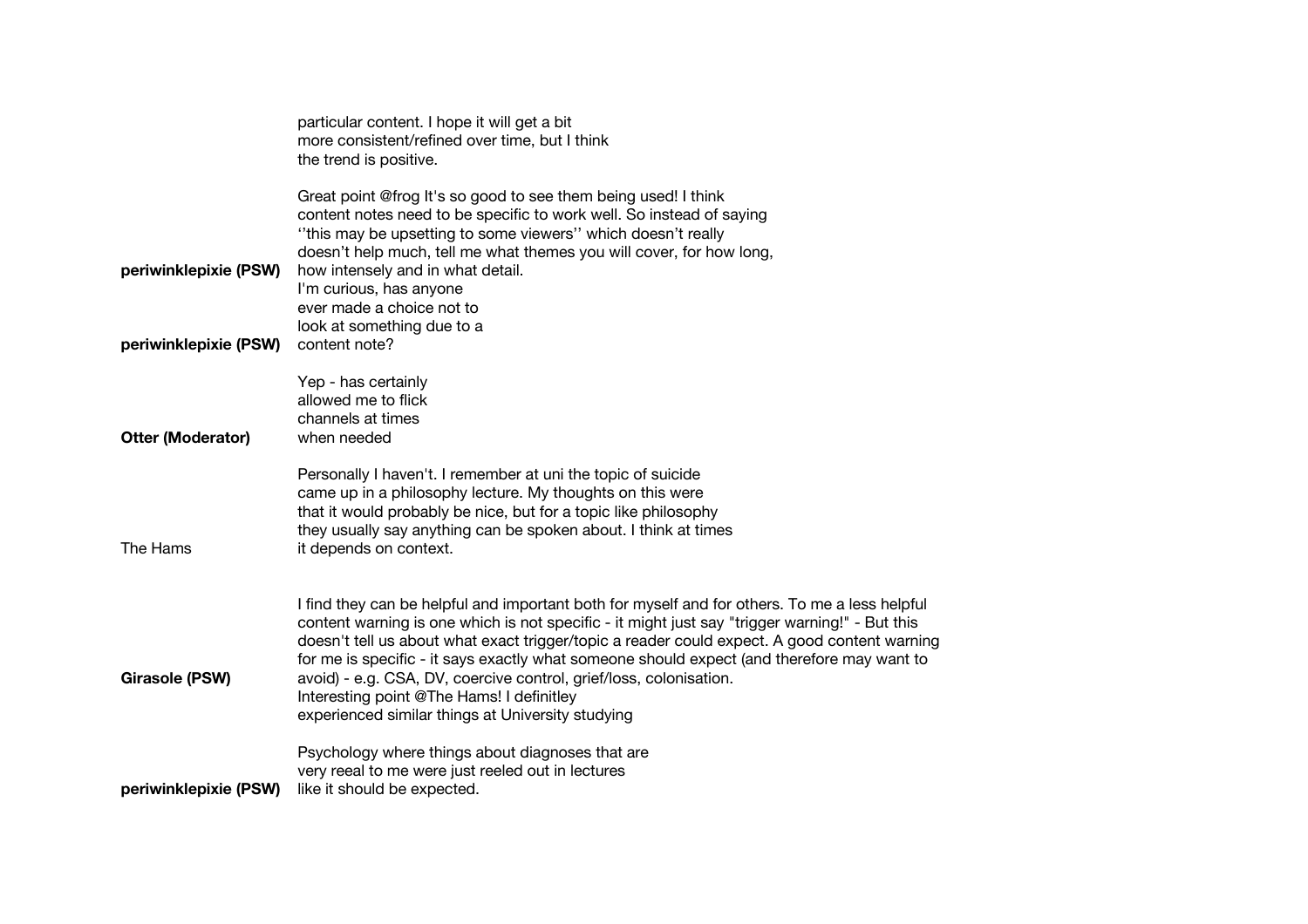|                          | Me too                                                                                                                                                                           |
|--------------------------|----------------------------------------------------------------------------------------------------------------------------------------------------------------------------------|
|                          | @periwinklepixie                                                                                                                                                                 |
| frog                     | (PSW) re Psychology<br>at uni - very clinical<br>Partcularly studying<br>the unit "Abnormal                                                                                      |
| periwinklepixie (PSW)    | Psychology" haha!                                                                                                                                                                |
|                          | Sometimes it can be exhausting and upsetting if you are just trying to                                                                                                           |
|                          | relax and unwind on social media and people are sharing news                                                                                                                     |
|                          | stories that are upsetting for you. It can be a shock and make us feel                                                                                                           |
| Girasole (PSW)           | less safe online. What do you wish people knew or<br>thought more about when they share news stories on social media?                                                            |
|                          |                                                                                                                                                                                  |
|                          | That social media, like a lot of media, is usually                                                                                                                               |
|                          | geared towards grabbing our attention and                                                                                                                                        |
|                          | immediate interest, and that this can often be a                                                                                                                                 |
| <b>Otter (Moderator)</b> | priority over careful reporting and sharing<br>information                                                                                                                       |
|                          |                                                                                                                                                                                  |
|                          | I find it's best to use social media sparingly. Usually if I'm interested in seeing stuff.<br>I don't use it to relax or unwind unless it's certain comedy pages - like terrible |
|                          | maps - that is a hilarious Facebook page I recommend you view. Always good for                                                                                                   |
|                          | a laugh. They just make silly content- like there is a map of Europe and it says                                                                                                 |
| The Hams                 | "Tesla charging stations in 1347 AD" haha                                                                                                                                        |
|                          | I wish more people thought about the people on the other end of the screen                                                                                                       |
|                          | when they share something. I feel like some people are so invested in                                                                                                            |
|                          | showing that they care about issues affecting certain communities that they                                                                                                      |
| periwinklepixie (PSW)    | forget about how someone from that community may feel having their social<br>media flooded with upsetting content.                                                               |
|                          | Haha will have to                                                                                                                                                                |
|                          | check that out                                                                                                                                                                   |
| periwinklepixie (PSW)    | @The Hams!                                                                                                                                                                       |
|                          |                                                                                                                                                                                  |

frog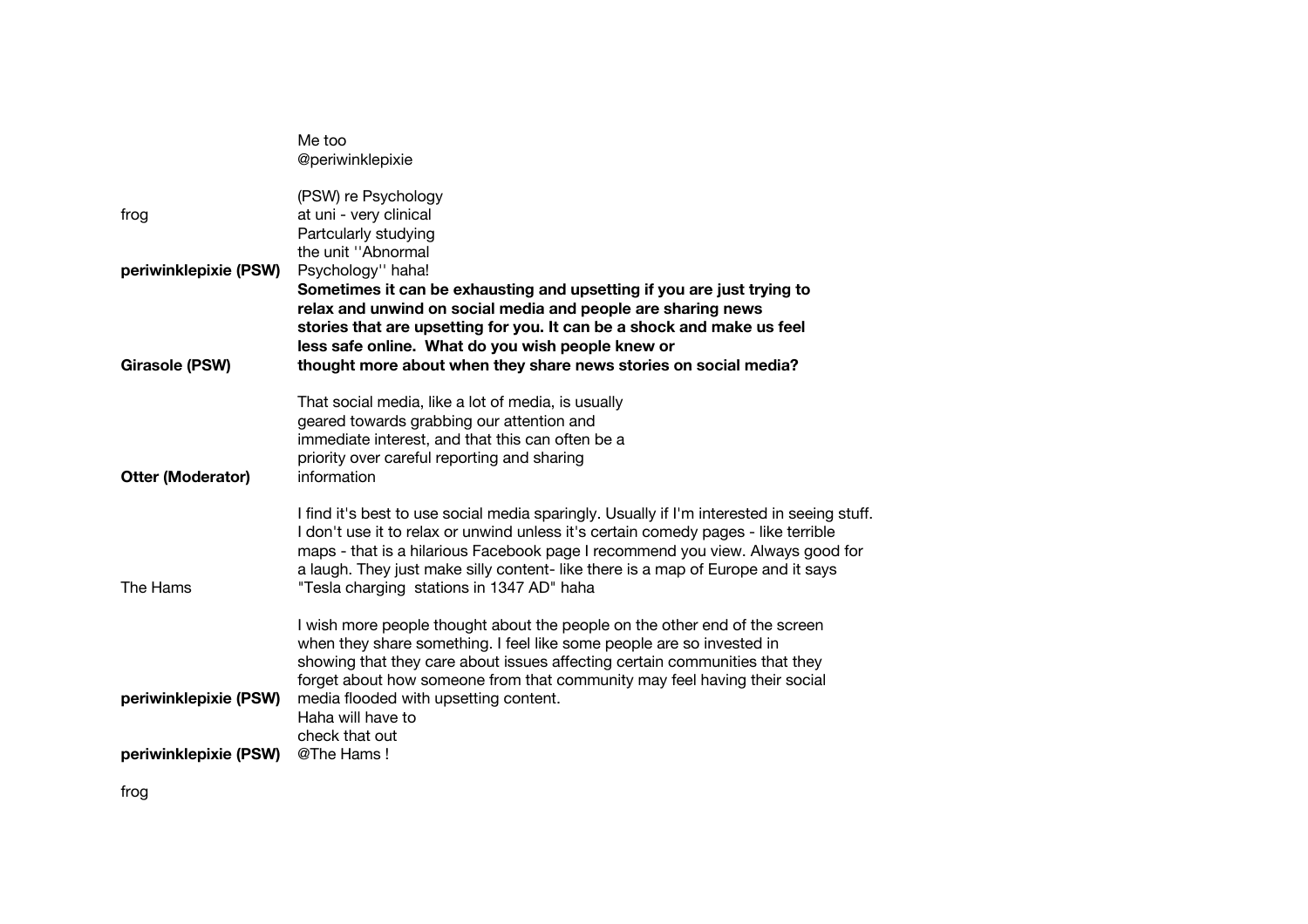|                       | So true @Otter (Moderator) and I                                                                              |
|-----------------------|---------------------------------------------------------------------------------------------------------------|
|                       | think that you're right                                                                                       |
|                       | @periwinklepixie (PSW) sometimes<br>people share things they never                                            |
|                       | would in person                                                                                               |
|                       |                                                                                                               |
|                       | I wish more people knew that some others are actively trying                                                  |
|                       | to avoid certain topics. So when they share something with no                                                 |
|                       | forewarning and therefore expose people to that topic, it can                                                 |
|                       | cause harm. This can be prevented by something as simple as                                                   |
| <b>Girasole (PSW)</b> | using a content warning!                                                                                      |
|                       | It would be great if there was a way to filter stuff out.                                                     |
|                       | Some of the advertising/seeking donations content<br>really gets to me - things re animals. I love to support |
|                       | these organisations but I don't need disturbing content                                                       |
| frog                  | to convince me.                                                                                               |
|                       |                                                                                                               |
|                       | That's so true @frog                                                                                          |
|                       | it can actually make                                                                                          |
| periwinklepixie (PSW) | it super off putting                                                                                          |
|                       | What are some things you find                                                                                 |
|                       | helpful when the media is upsetting<br>and/or triggering? Maybe it's self-                                    |
|                       | care or grounding techniques- what                                                                            |
| <b>Girasole (PSW)</b> | works for you?                                                                                                |
|                       | I think it's helpful for me to recognise when I'm being negatively impacted, and just                         |
|                       | stop reading. This can be hard because with certain news topics it's a bit like                               |
|                       | 'curiosity killed the cat' for me- I am curious and want to find out more. But stopping                       |
|                       | before I feel worse is important. Then that'd be a good point to try some grounding                           |
| <b>Girasole (PSW)</b> | techniques to clear away tension, anxiety, or trauma.                                                         |
|                       | Actually come to think of it - covid has become a                                                             |
|                       | political football. And something like that actually                                                          |
|                       | inflames me. So in that instance I just avoid it. Usually                                                     |
|                       | the headlines or the topics on news websites can be a                                                         |
| The Hams              | content warning in its own right lol                                                                          |
| Shaz <sub>51</sub>    | Hello                                                                                                         |
|                       |                                                                                                               |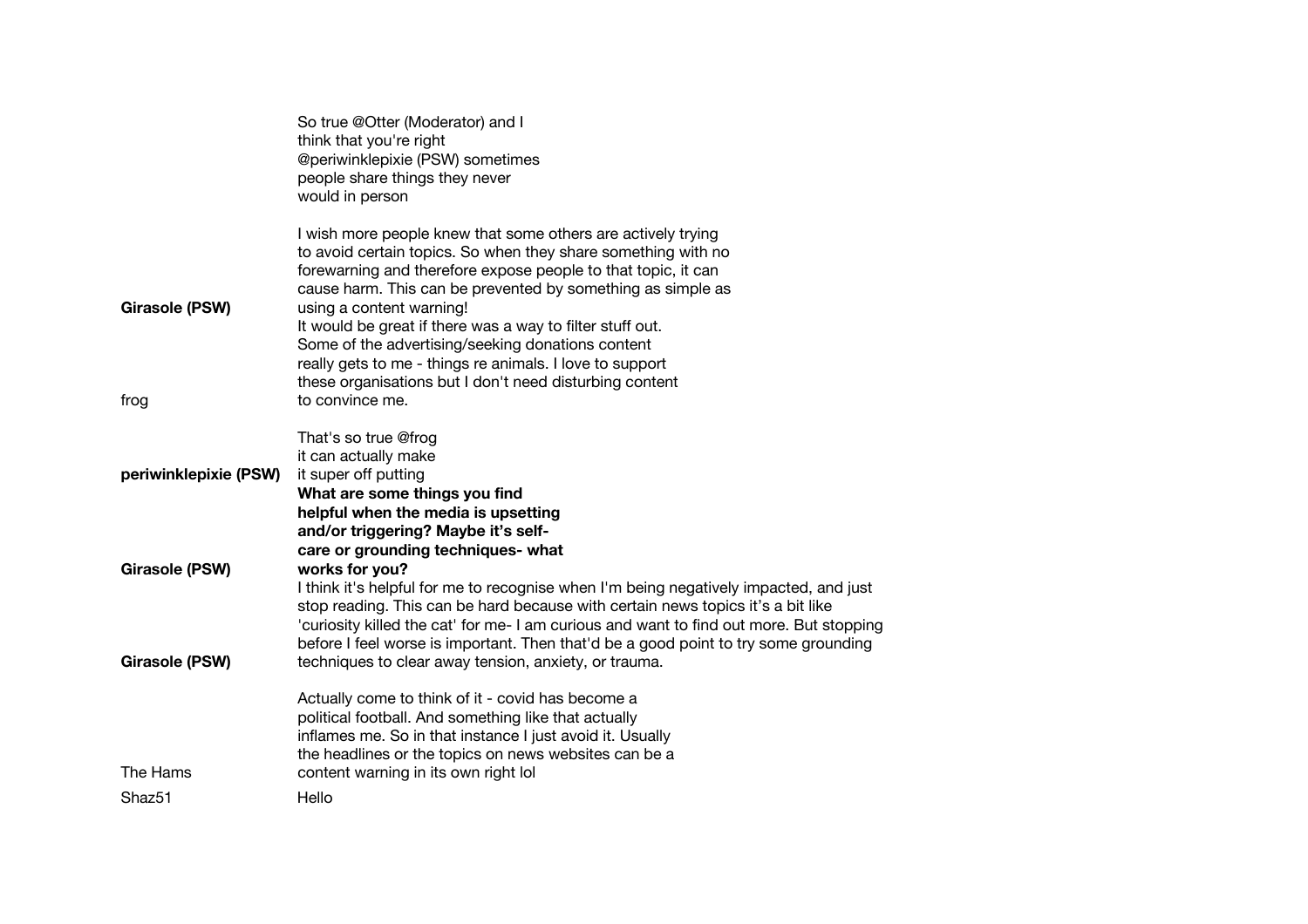| frog                     | I get hooked sometimes<br>too @Girasole (Peer<br>Worker), so much so<br>that I have to physically<br>get away - ideally outside<br>- to break the spell!                                                                                                                                                                                                                                                                                                                            |
|--------------------------|-------------------------------------------------------------------------------------------------------------------------------------------------------------------------------------------------------------------------------------------------------------------------------------------------------------------------------------------------------------------------------------------------------------------------------------------------------------------------------------|
|                          |                                                                                                                                                                                                                                                                                                                                                                                                                                                                                     |
|                          | It can help me<br>to do my own                                                                                                                                                                                                                                                                                                                                                                                                                                                      |
|                          | independent                                                                                                                                                                                                                                                                                                                                                                                                                                                                         |
|                          | research or talk                                                                                                                                                                                                                                                                                                                                                                                                                                                                    |
|                          | to people                                                                                                                                                                                                                                                                                                                                                                                                                                                                           |
|                          | whose opinion I                                                                                                                                                                                                                                                                                                                                                                                                                                                                     |
| <b>Otter (Moderator)</b> | value or trust                                                                                                                                                                                                                                                                                                                                                                                                                                                                      |
|                          | Good to see<br>you @Shaz51                                                                                                                                                                                                                                                                                                                                                                                                                                                          |
| frog                     |                                                                                                                                                                                                                                                                                                                                                                                                                                                                                     |
| periwinklepixie<br>(PSW) | I LOVE Survivor which is always on after the Project and often when I turn it on the TV I will<br>catch the last 30 seconds of an upsetting interview or news. There's no real way to prevent it<br>without missing the start of Survivor and I'm not willing to do that! : P I personally always carry<br>mints with me. I find the sharp taste of a mint helps to ground me and get back in my body<br>when something might otherwise cause me to become triggered or dissociate. |
|                          |                                                                                                                                                                                                                                                                                                                                                                                                                                                                                     |
|                          | Good to see                                                                                                                                                                                                                                                                                                                                                                                                                                                                         |
| frog                     | you @Shaz51                                                                                                                                                                                                                                                                                                                                                                                                                                                                         |
|                          | Haha<br>@Shaz51                                                                                                                                                                                                                                                                                                                                                                                                                                                                     |
|                          | couldn't tag                                                                                                                                                                                                                                                                                                                                                                                                                                                                        |
|                          | then went                                                                                                                                                                                                                                                                                                                                                                                                                                                                           |
|                          | twice - but                                                                                                                                                                                                                                                                                                                                                                                                                                                                         |
|                          | seriously -                                                                                                                                                                                                                                                                                                                                                                                                                                                                         |
|                          | very good to                                                                                                                                                                                                                                                                                                                                                                                                                                                                        |
| Frog                     | see you!                                                                                                                                                                                                                                                                                                                                                                                                                                                                            |
| periwinklepixie          | Hey                                                                                                                                                                                                                                                                                                                                                                                                                                                                                 |
| (PSW)                    | @Shaz51 just                                                                                                                                                                                                                                                                                                                                                                                                                                                                        |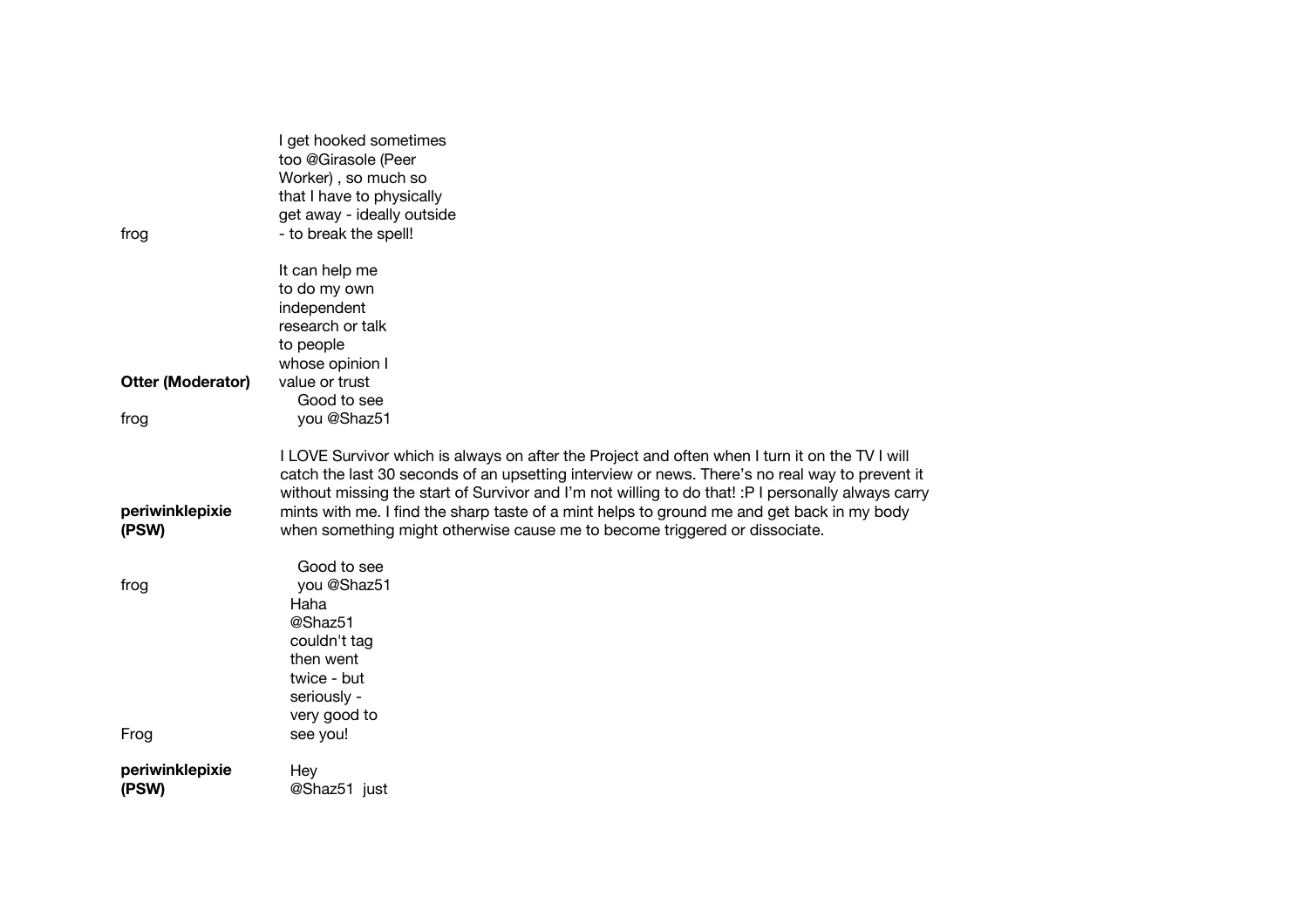| periwinklepixie          | realised you may<br>have been late<br>to the party due<br>to the AEDT.<br>Sorry about that!<br>We were just<br>chatting about<br>things we do to<br>help when we<br>see something<br>upsetting in the   |
|--------------------------|---------------------------------------------------------------------------------------------------------------------------------------------------------------------------------------------------------|
| (PSW)                    | media.                                                                                                                                                                                                  |
| The Hams                 | Good to<br>see ya my<br>shaz                                                                                                                                                                            |
| Shaz <sub>51</sub>       | that is correct<br>@periwinklepixie<br>(PSW)                                                                                                                                                            |
| <b>Girasole (PSW)</b>    | Do you think the media could improve the way<br>they report on upsetting news content? How<br>would you like to see things change so we can<br>all have the ability to engage with the media<br>safely? |
| frog                     | I'm not very optimistic<br>on that front because<br>sensationalism sells                                                                                                                                |
| Shaz <sub>51</sub>       | yes @Girasole<br>(Peer Worker)                                                                                                                                                                          |
| periwinklepixie<br>(PSW) | I think this relates back to what<br>@The Hams said about                                                                                                                                               |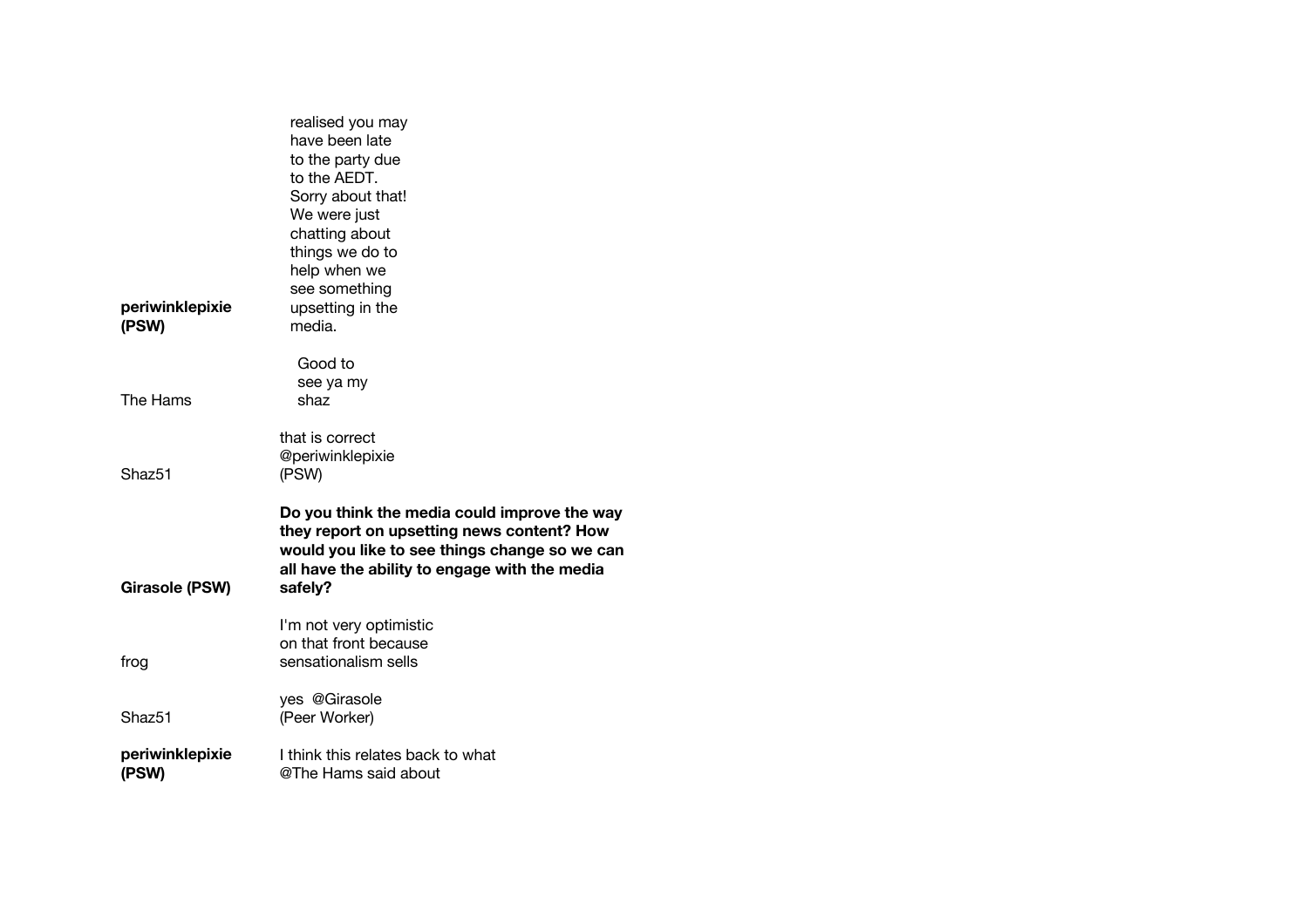|                          | representations of mental health<br>and crime as well.<br>I actually think there's little we can do to change the media OTHER than act as a consumer of media and go<br>elsewhere for our content. If we don't like something, don't feed the attention. I saw the film The Social<br>Dilema, it was about Facebook and one thing they spoke about was the "attention economy" and how this<br>soaks up our attention and their entire algorithm is based on us tuning in. I avoid mass media like the                                                                                                                                                                                                                                                |
|--------------------------|-------------------------------------------------------------------------------------------------------------------------------------------------------------------------------------------------------------------------------------------------------------------------------------------------------------------------------------------------------------------------------------------------------------------------------------------------------------------------------------------------------------------------------------------------------------------------------------------------------------------------------------------------------------------------------------------------------------------------------------------------------|
| The Hams                 | plague. I only have Facebook and an anonymous twitter                                                                                                                                                                                                                                                                                                                                                                                                                                                                                                                                                                                                                                                                                                 |
| periwinklepixie<br>(PSW) | I guess it's hard to imagine because<br>like @frog said it is so ingrained in the<br>media to sensationalise. But what<br>would our ideal world look like?<br>I've noticed that online news articles these days are often including more links to support services and counselling lines, which is great.<br>I'd like to see that continue, and particularly to include topic-specific services (e.g. Griefline for grief and loss, Blue Knot for adult<br>survivors of childhood trauma, etc). This, and more (and improved) content warnings. I guess all of this would involve journalists needing<br>a bit of a shift in how they report, generally- needing to be even more aware of the potential negative mental health impacts of their work. |
| <b>Girasole (PSW)</b>    | Maybe there's a need for some industry-wide training/professional development on the matter<br>I think it's also about                                                                                                                                                                                                                                                                                                                                                                                                                                                                                                                                                                                                                                |
| periwinklepixie<br>(PSW) | shifting the culture beyond<br>getting reactions and<br>clicks,                                                                                                                                                                                                                                                                                                                                                                                                                                                                                                                                                                                                                                                                                       |
| frog                     | I feel the same @The Hams<br>we can take our attention<br>and/or money elsewhere                                                                                                                                                                                                                                                                                                                                                                                                                                                                                                                                                                                                                                                                      |
| The Hams                 | @periwinklepixie (PSW) I think it would start with accepting that people will always disagree on<br>things, but this should be a basis of discrimination or harassment. Life is hard and I think it is made<br>easier by realistic views on how we can navigate the complexities of life. But I believe a but of<br>empathy goes a long way. And also that we should listen to others. I mean to hate to say it<br>because it's obvious but maybe society needs a refresh idk                                                                                                                                                                                                                                                                         |
| The Hams                 | That is a thesis for a<br>phd I think haha<br>@periwinklepixie (PSW)                                                                                                                                                                                                                                                                                                                                                                                                                                                                                                                                                                                                                                                                                  |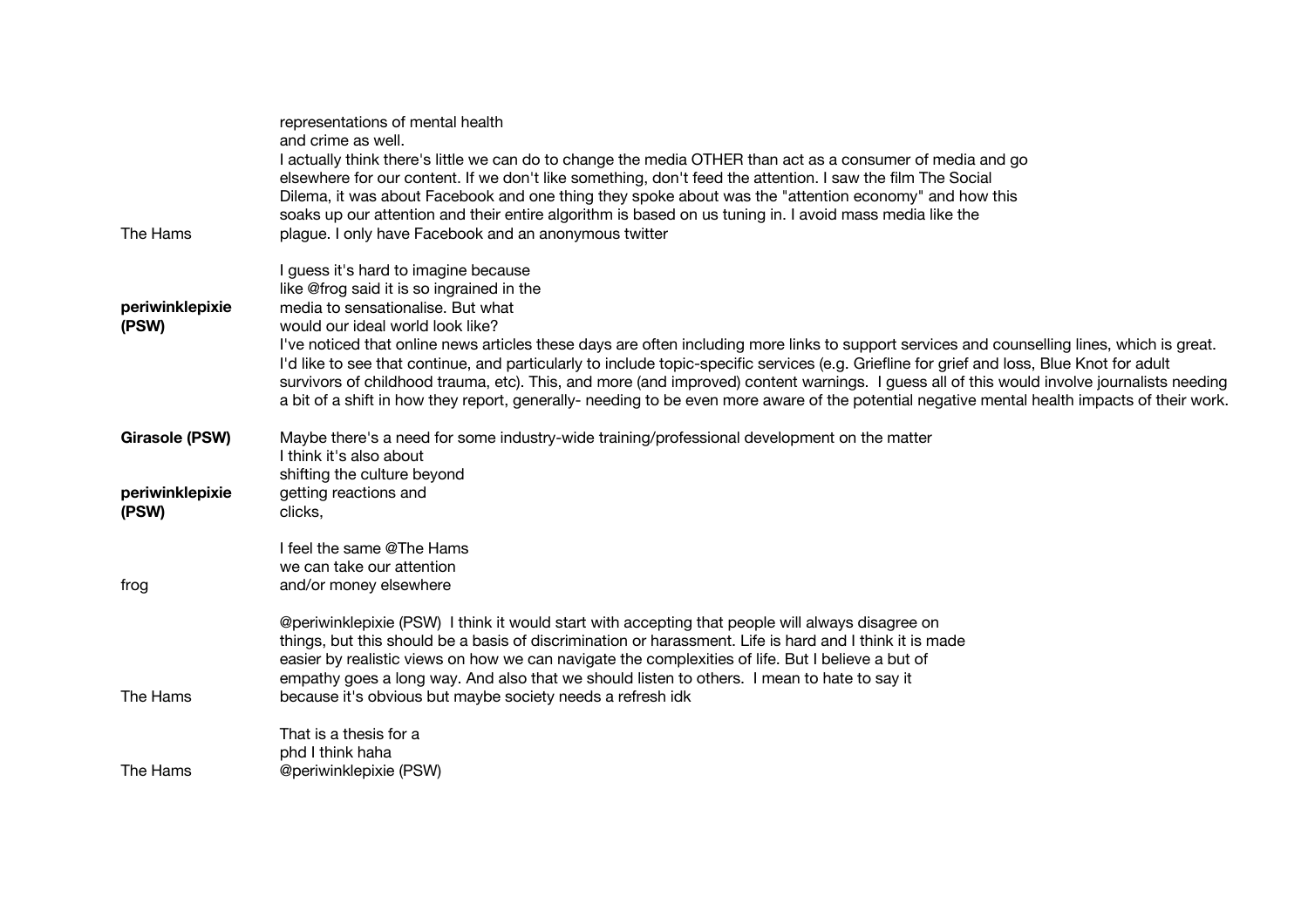|                                      | Okay, as we start to wind up for the evening<br>- Have you learned anything helpful from others'<br>experiences here tonight that you might be able to<br>apply in your own life? If yes, what was it that you<br>took away?                                                                              |
|--------------------------------------|-----------------------------------------------------------------------------------------------------------------------------------------------------------------------------------------------------------------------------------------------------------------------------------------------------------|
| <b>Girasole (PSW)</b>                |                                                                                                                                                                                                                                                                                                           |
| frog                                 | Good points @The<br>Hams, social media<br>mobs can be very scary                                                                                                                                                                                                                                          |
| Shaz51                               | hugs @The<br>Hams@frog                                                                                                                                                                                                                                                                                    |
|                                      | I think I've learned that I'm not alone with my views on<br>media. Sometimes my dad jokes about me being too cynical<br>about media for my age (28) but I believe this cynicism<br>about the media is actually vested in hope for something<br>better. But its good to see many others here feel the same |
| The Hams                             | about it.                                                                                                                                                                                                                                                                                                 |
| The Hams                             | Onya<br>Shazzo:)                                                                                                                                                                                                                                                                                          |
| frog                                 | I really like the attention economy reminder. Although the<br>mass media, and social media are concentrated in the<br>hands of some powerful, money oriented organisations,<br>we can still take an active role in what we support, even<br>by our presence or absence on various platforms.              |
|                                      | I like what @The Hams said about not using social media<br>to relax or unwind - that's something I can definitely try<br>and take away for myself I also like @Otter (Moderator)'s<br>idea of changing your environment or going outside<br>when you're upset by or dwelling on some upsetting            |
| Girasole (PSW)<br>Shaz <sub>51</sub> | news                                                                                                                                                                                                                                                                                                      |
|                                      |                                                                                                                                                                                                                                                                                                           |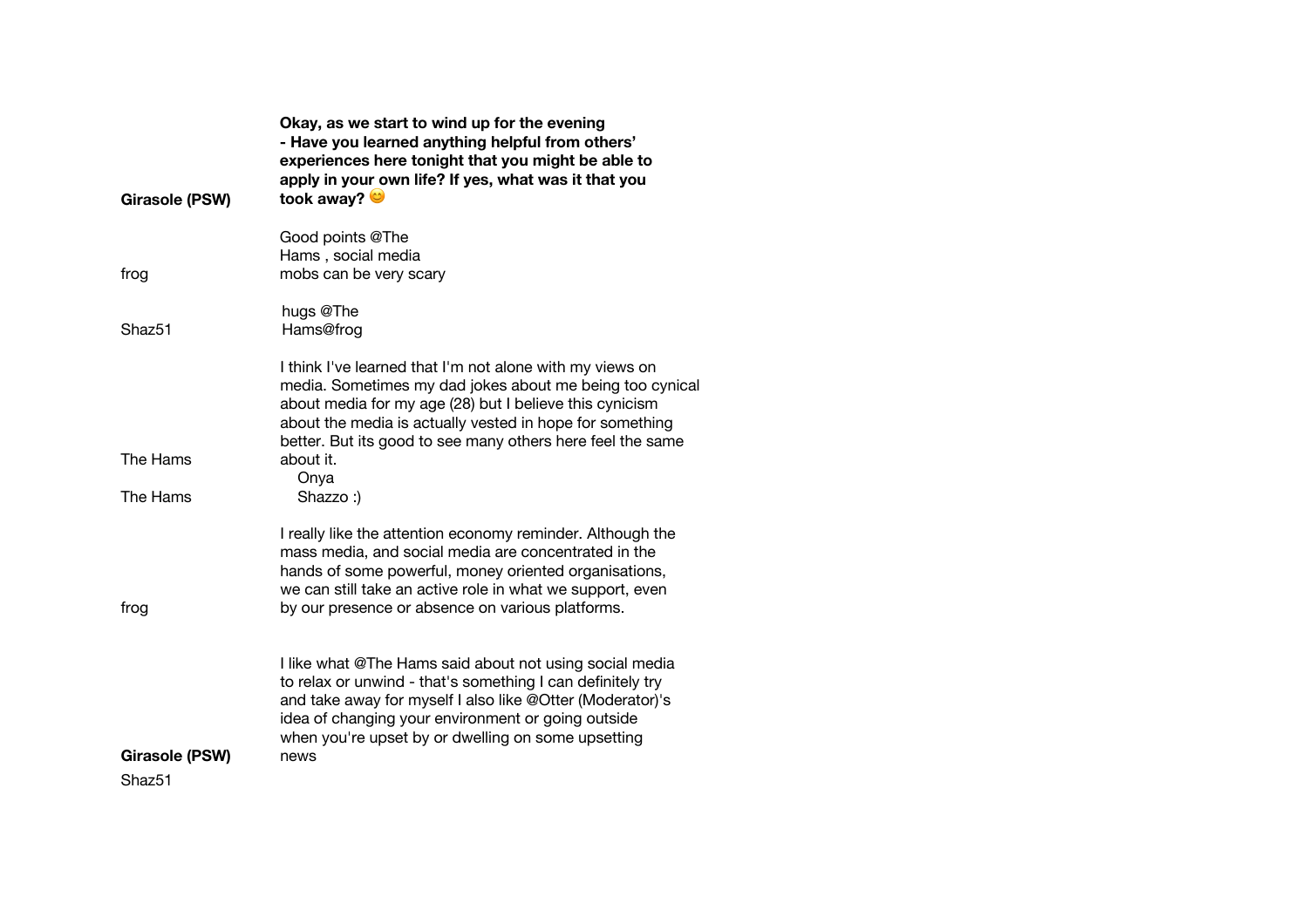|                                      | I agree<br>@Otter<br>(Moderator)                                                                                                                                                                                                    |
|--------------------------------------|-------------------------------------------------------------------------------------------------------------------------------------------------------------------------------------------------------------------------------------|
| The Hams                             | I once heard someone say we should be<br>willing to pay for journalism content but then<br>I thought why would I wanna pay for ads<br>lol                                                                                           |
| <b>Otter (Moderator)</b>             | I've immediately<br>subscribed to Terrible<br>Maps                                                                                                                                                                                  |
| periwinklepixie<br>(PSW)             | I think this conversation has really given me a lot to think<br>about. I particularly like @frog 's point about choosing<br>what type of media to enagge with. Sometimes I really<br>need a break from visuals.                     |
| frog                                 | I don't subscribe to news organisations,<br>but I do occasionally donate to some in<br>the hope that independent media survives                                                                                                     |
| The Hams                             | Nice! @Otter<br>(Moderator) haha                                                                                                                                                                                                    |
| Girasole (PSW)                       | Tonight's topic could have brought up some<br>uncomfortable feelings as we talked about upsetting<br>experiences with the media. Would some self-care be<br>helpful for you after we finish? If so, what might you<br>do? $\bullet$ |
| The Hams<br>periwinklepixie<br>(PSW) | Very much so @frog my<br>amphibious friend                                                                                                                                                                                          |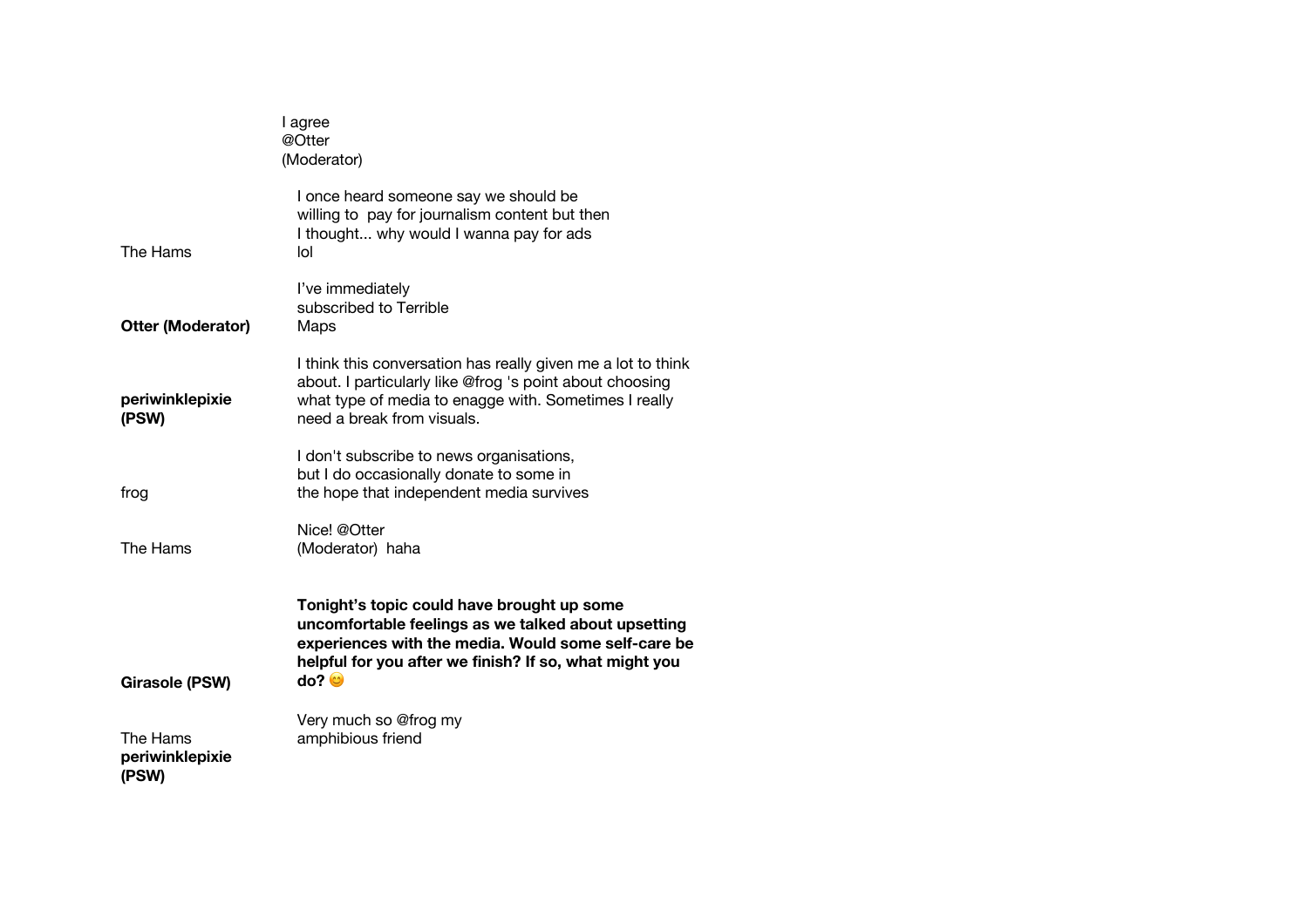|                          | My cat has been trying to type to you<br>all all night so I think I will give him<br>some extra special attention :P<br>Thank you everyone for your company                                                                                                                                                                                                                                                                                                                                               |
|--------------------------|-----------------------------------------------------------------------------------------------------------------------------------------------------------------------------------------------------------------------------------------------------------------------------------------------------------------------------------------------------------------------------------------------------------------------------------------------------------------------------------------------------------|
| The Hams                 | this evening. It was Very interesting to<br>hear from you all. I bid thee goodnight :)                                                                                                                                                                                                                                                                                                                                                                                                                    |
| Shaz <sub>51</sub>       | awwwwwww<br>@periwinklepixie (PSW)                                                                                                                                                                                                                                                                                                                                                                                                                                                                        |
| frog                     | I actually feel quite<br>encouraged. Time for<br>some zzz                                                                                                                                                                                                                                                                                                                                                                                                                                                 |
|                          | We'd like to invite you to complete a survey reflecting on your experience<br>in this Peer Group Chat- we'd love to hear any feedback you may have. It<br>will only take a few minutes to complete. :) Please click this                                                                                                                                                                                                                                                                                  |
| <b>Girasole (PSW)</b>    | link: https://sane.au1.qualtrics.com/jfe/form/SV 5uUF0sHJRKQ6wyW                                                                                                                                                                                                                                                                                                                                                                                                                                          |
| <b>Otter (Moderator)</b> | Thanks everyone - you're all super<br>smart and lovely, loved hearing your<br>thoughts and experiences!                                                                                                                                                                                                                                                                                                                                                                                                   |
|                          | Here are some further resources on dealing with upsetting news content you might like to have a look at:<br>"Coping with<br>distressing news events" https://www.sane.org/information-stories/the-sane-blog/wellbeing/coping-with-shocking-news-<br>events "Taking care of yourself (or a loved one) when sexual abuse makes the headlines" - https://www.abc.net.au/everyday/how-<br>to-cope-with-reading-traumatic-triggering-news/10849940 'The Happy Newspaper': An Instagram account with a possible |
| <b>Girasole (PSW)</b>    | subscription service for happier news stories: https://www.instagram.com/thehappynewspaper/?hl=en                                                                                                                                                                                                                                                                                                                                                                                                         |
| Shaz51                   | ha ha me too<br>ZZZZZZZzzzzzzzzz<br>@frog                                                                                                                                                                                                                                                                                                                                                                                                                                                                 |
| periwinklepixie<br>(PSW) | Personally, I really recommend the<br>Happy Newspaper! Lots of super<br>cute news stories. :)                                                                                                                                                                                                                                                                                                                                                                                                             |